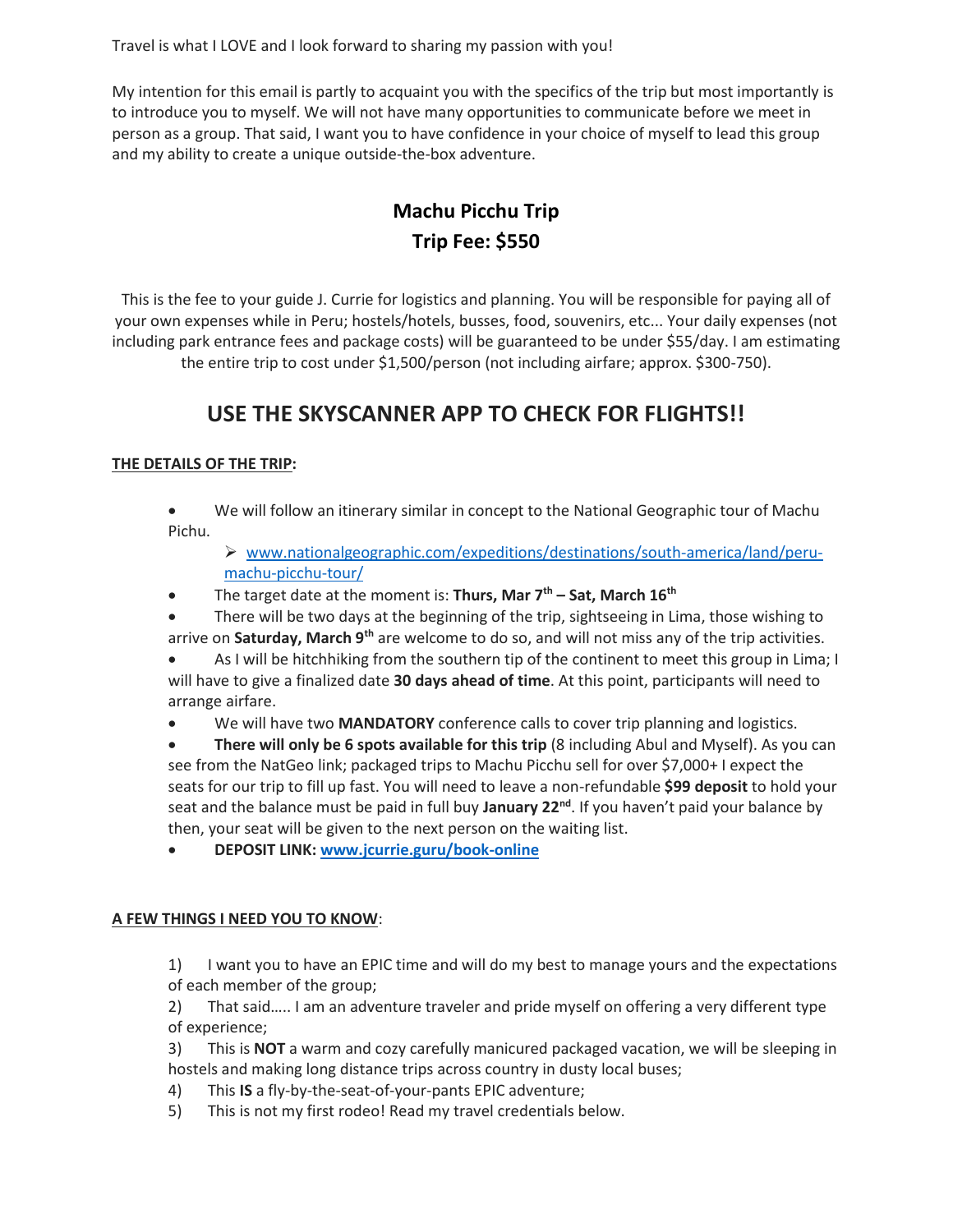As I will be on the move while we are putting this trip together It will be crucial that you are able to make the scheduled conference calls. You will not be able to attend the trip if you do not participate on the calls and I am not able to do second calls for those not in attendance. The information we go over will be vital to your enjoyment and the enjoyment of everyone participating. I will not allow someone to be under-prepared and be a drag to the rest of the group's enjoyment.

Abul ('Del') is the point person for this trip and can answer any questions you might have between conference calls. His contact info is: cell +01 (630) 740-6394 and email [aqmabdullah@gmail.com](mailto:aqmabdullah@gmail.com)

#### **PREPARATION:**

I highly recommend you purchase a copy of my book: **The Frugal Nomad; Quick-Start Guide to World Travel on a Budget**. It will give you an idea of my travel style and also give you all the preparation and packing lists you will need for this trip.

#### **Frugal Nomad Book on AMAZON: <https://amzn.to/2Rml2vs>**

Vaccinations are not required to enter Peru, however there are some that come recommended. I personally would recommend Hepatitis A & Typhoid but it's your call. Just make sure you have solid info to make your decision.

- **[www.cdc.gov/travel/yellowbook/2018/select-destinations/peru-cusco-machu-picchu](http://www.cdc.gov/travel/yellowbook/2018/select-destinations/peru-cusco-machu-picchu-and-other-regions)[and-other-regions](http://www.cdc.gov/travel/yellowbook/2018/select-destinations/peru-cusco-machu-picchu-and-other-regions)**
- **[www.passporthealthusa.com/2015/09/which-vaccinations-do-i-need-for-peru/](http://www.passporthealthusa.com/2015/09/which-vaccinations-do-i-need-for-peru/)**

Please note, depending on the country your passport is issued from you may need to get a visa. USA passport holders **DO NOT** need a visa. Also, Travel Insurance (trip insurance) is not required but highly recommended. Below are two highly rated companies to purchase through.

- **[www.allianztravelinsurance.com](http://www.allianztravelinsurance.com/)**
- **[www.travelguard.com](http://www.travelguard.com/)**

Do your due diligence! Check out my website at, **[www.jcurrie.guru](http://www.jcurrie.guru/)** and read the reviews from my life coaching clients and past travel adventure participants on my Facebook page.

**[www.facebook.com/FrugalNomad/reviews](http://www.facebook.com/FrugalNomad/reviews) [www.couchsurfing.com/people/jared-currie](http://www.couchsurfing.com/people/jared-currie) [www.linkedin.com/in/jkcurrie33/](http://www.linkedin.com/in/jkcurrie33/)**

#### **PACKING:**

BE ADVISED! Each participant will need to bring all items packed in an adventure style backpack. No suit cases will be allowed. You can bring one backpack and one VERY SMALL day pack (carry-on). Be prepared to carry all of your belongings on your back sometimes for hours at a time. If you can't do this…. You are not going to enjoy this trip!!

Follow the link to see my suggested general packing list for this trip: